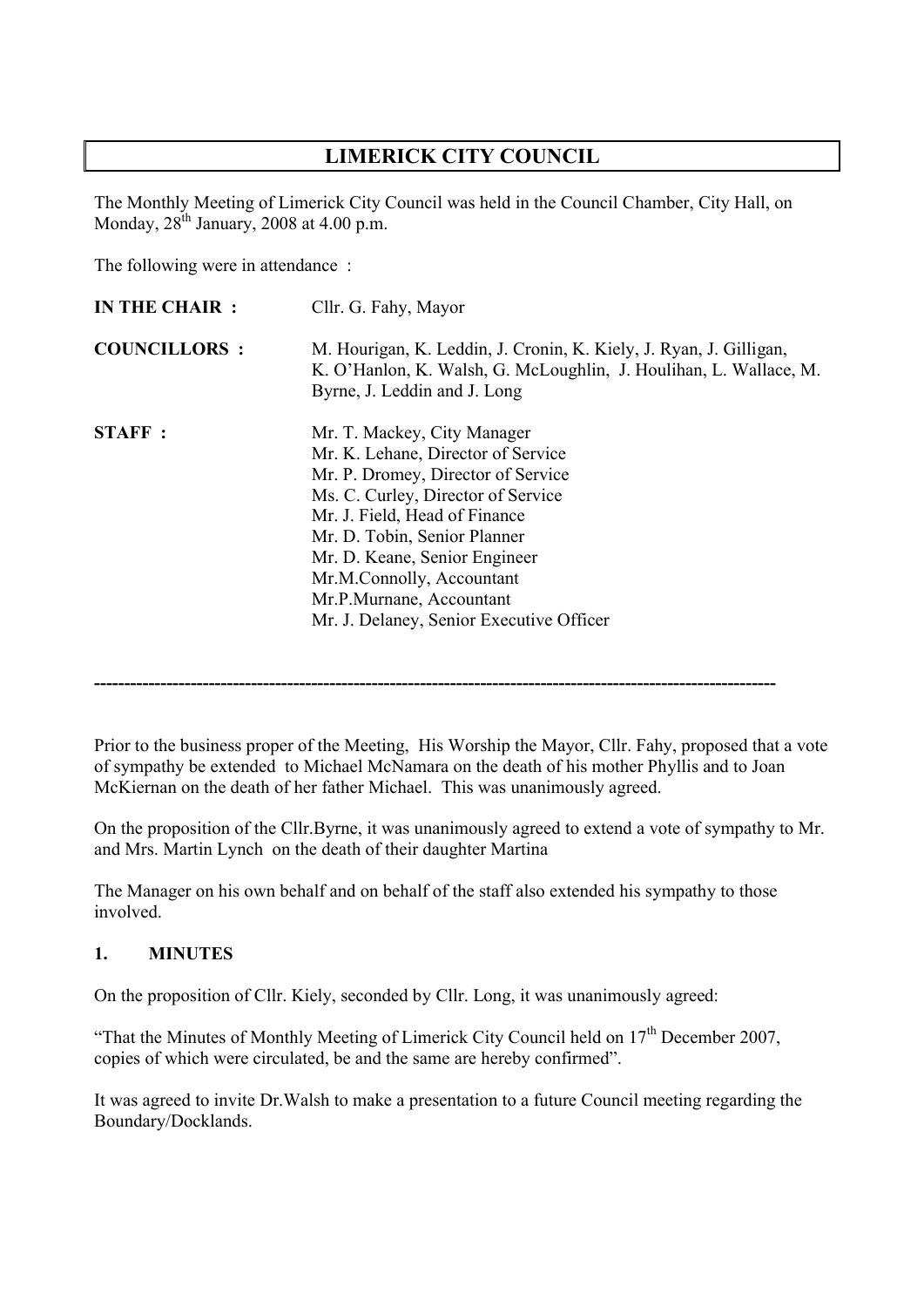## **2. MINUTES**

On the proposition of Cllr. Leddin, seconded by Cllr. Kiely, it was unanimously agreed:

"That the Minutes of Annual Budget Meeting of Limerick City Council held on  $18<sup>th</sup>$  December 2007. copies of which were circulated, be and the same are hereby confirmed".

In response to a query from Cllr.Gilligan, the Head of Finance advised that the Council was prevented from allocating the proceeds of land sales to the revenue account. Cllr.Gilligan wished it to be recorded that he did not accept the response.

### **3. RECOMMENDATION, HOUSING SOCIAL POLICY STRATEGIC POLICY COMMITTEE MEETING HELD ON 7TH JANUARY, 2008**

In reply to the members' queries the Director of Service (Social Policy and Housing) stated that

- He will listen to residents in Clarina Park in relation to transfers
- He will circulate the reply from Bord Gais
- The Council is the Housing Authority and that the residents should discuss issues relating to their houses directly with the Council
- He will arrange a meeting regarding the Rhebogue Group Housing Scheme
- He will advise members regarding the housing allocation for 2008 once it is to hand
- The New Road development will be an affordable housing scheme
- Councillors should bring any concerns they have regarding forms to the direct attention of the staff and these will be taken on board
- He understands Vizes Court should be ready in March

It was agreed that no further improvement works would be carried out to the Rhebogue scheme until the meeting with councillors from the area was held.

## **4. CORRESPONDENCE**

The members were advised of correspondence from the Ethics Registrar with regard to the issue of notices as required under the Local Government Act.

Submitted list of Tenders opened in respect of the following :

- (a) Refurbishment works to the Rhebogue Group Housing Scheme
- (b) Appointment of facilitator for development of scoping document for Mid West Area Strategic Plan

## **5. DISPOSAL OF PROPERTY**

Submitted the following Disposal of Property in accordance with Notices already circulated under Section 183 of the Local Government Act, 2001 which were adopted unanimously on the proposition of Cllr. Kiely, seconded by Cllr. O'Hanlon :

> (a) Disposal of land consisting of an area comprising 0.0386 hectares situate off Michael Street in the City of Limerick and outlined in red on Drawing No. MIS 311 to Eamon Daly or his nominees.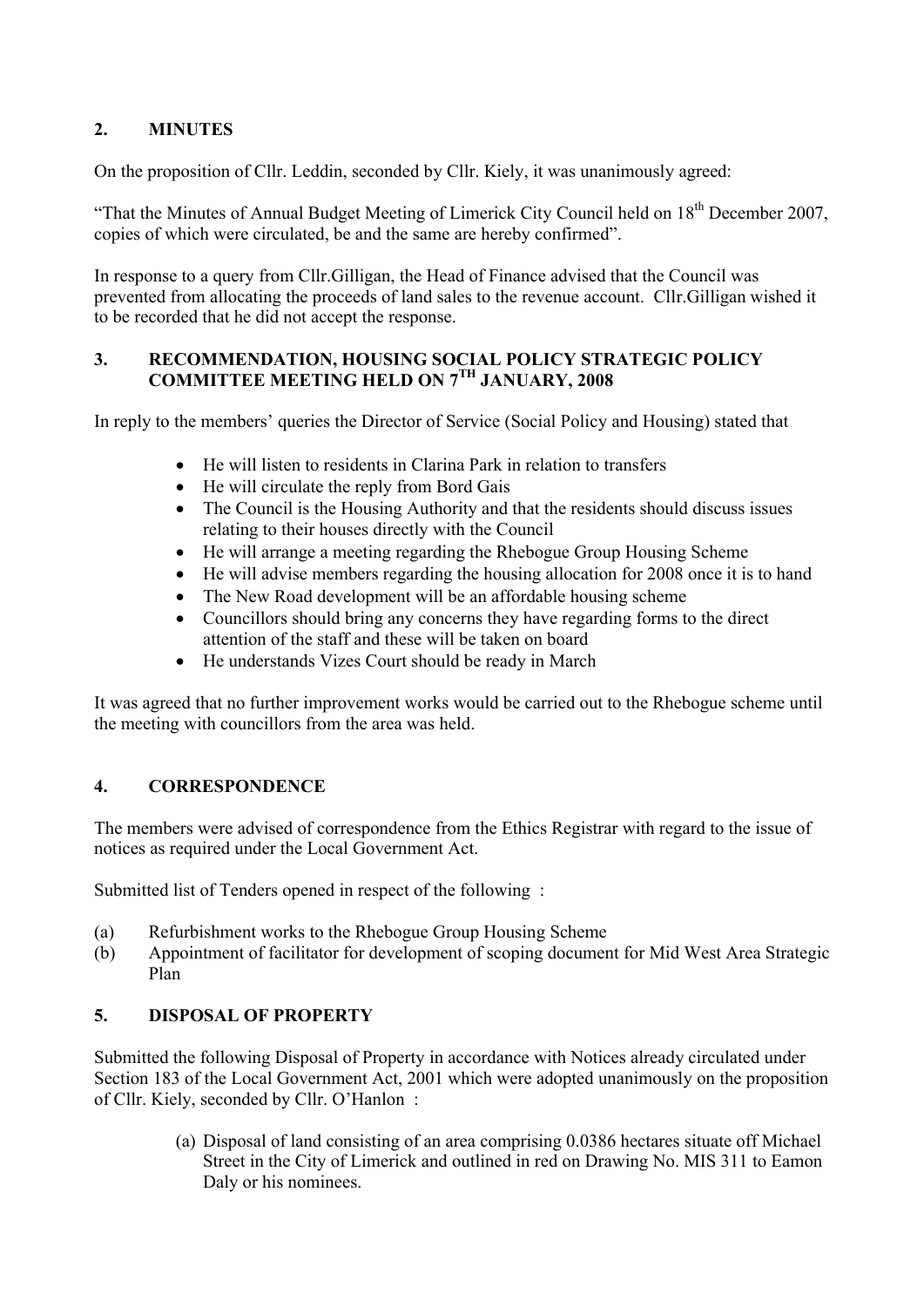(b) Disposal of Freehold (Ground Rent) under Section 26 of the Landlord and Tenant (Ground Rents) (No. 2) Act, 1978 as per attached Section 183 Notices.

## **6. PARTICIPATION BY MEMBERS AT CONFERENCES**

| <b>DATE</b>                                                                       | <b>LOCATION</b>                                               | <b>TYPE</b>                                                                                                                                                                                                                                                                                                                        | <b>APPROX.</b><br><b>MILEAGE</b> | <b>ESTIMATED</b><br><b>EXPENSES</b><br><b>PER</b><br><b>MEMBER</b> | CONF.<br><b>FEE</b> |
|-----------------------------------------------------------------------------------|---------------------------------------------------------------|------------------------------------------------------------------------------------------------------------------------------------------------------------------------------------------------------------------------------------------------------------------------------------------------------------------------------------|----------------------------------|--------------------------------------------------------------------|---------------------|
| Friday 1st<br>Feb. to<br>Sunday,<br>3 <sup>rd</sup><br>February,<br>2008          | Hotel Westport,<br>Westport,<br>Co. Mayo.                     | Merriman Winter<br>School 2008                                                                                                                                                                                                                                                                                                     | 230                              | £579.60                                                            | E50.00              |
| Thursday,<br>7th<br>February to<br>Friday, 8 <sup>th</sup><br>February,<br>2008   | Woodlands<br>House Hotel,<br>Adare,<br>Co. Limerick.          | Mid West Regional<br>Authority:<br>14 <sup>th</sup> Annual<br>Conference.<br>"Planning for<br>Renewable Energy"                                                                                                                                                                                                                    | 22                               | E70.12                                                             | E170.00             |
| Thursday,<br>21 <sup>st</sup><br>February,<br>to Sat. $23rd$<br>February,<br>2008 | The Silver Tassie<br>Hotel,<br>Letterkenny,<br>Co. Donegal.   | Third Sector Forum.<br>"Irelands Newest<br><b>Immigrants,</b><br><b>Ensuring their</b><br>participation in 2009<br><b>European and Local</b><br>Elections".                                                                                                                                                                        | 416                              | E821.18                                                            | E245.00             |
| Thursday, 6 <sup>th</sup><br>March to<br>Saturday, 8 <sup>th</sup><br>March, 2008 | Roganstown<br>Country Club,<br>Swords, Fingal,<br>Co. Dublin. | <b>Annual</b><br>Conference:<br><b>Association of</b><br><b>County and City</b><br><b>Councils</b><br>"Climate Change<br>and Local<br>Government:<br><b>Ireland's first</b><br>ever VEC<br>national school.<br><b>Press freedom</b><br>and press<br>responsibility;<br><b>Planning and</b><br>$development - a$<br>new town in the | 250                              | €605.58                                                            | E200.00             |

It was unanimously agreed to approve participation by members at the following conferences :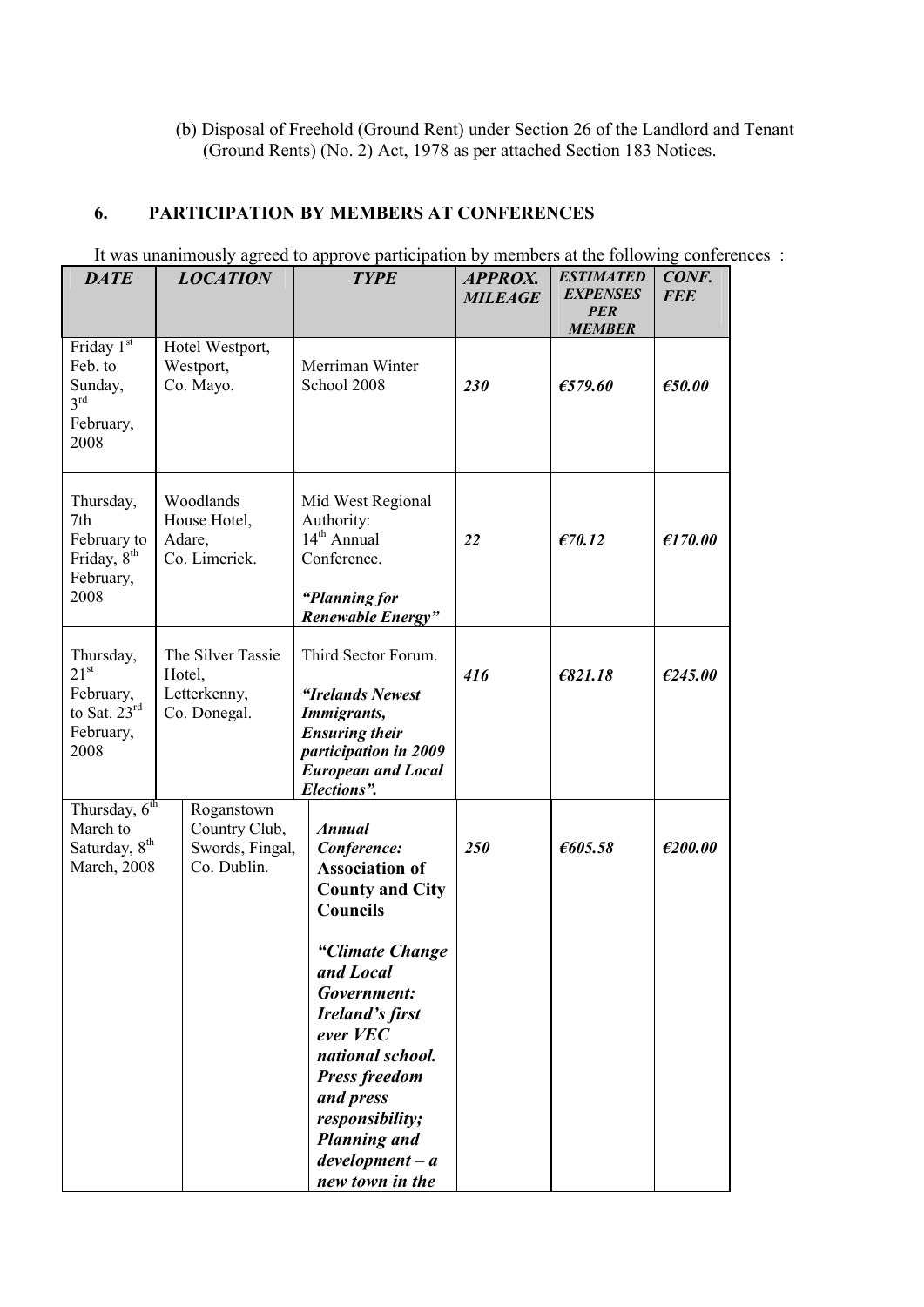## **7. TO CONSIDER AND APPROVE DRAFT CITY CENTRE STRATEGY**

It was agreed to defer consideration of the above document to a special meeting of Council and that this meeting should also discuss the proposed Green Routes

## **8. (a) TO CONSIDER REPORT ON CAPITAL PROJECTS 2008-2010**

A general discussion took place on the report. The members were advised in reply to their queries that

- The estimate for Sarsfield Gardens/Hartigan Villas was provisional
- The Council was looking at alternatives to Childers Road for a recycling site but that the Childers Road site had not yet been excluded.
- The council will talk to CIE regarding the IBAL Report
- The tenders for skateboard Park were not yet in
- The effect of windblown rubbish from Long Pavement will be examined
- The report on Westfields will be circulated to the councillors
- The consultation on the Orbital Route was at an advanced stage but not yet concluded.
- The Council have not appointed a consultant to prepare plans on the walkway to Barrington's Pier but were attempting to secure funds from alternative sources.

The members agreed to adopt the report.

## **(b) TO APPROVE NOMINATIONS TO THE AUDIT COMMITTEE**

On the proposition of Cllr.Kiely seconded by Cllr.O'Hanlon the members approved the nomination of

- His Worship the Mayor, Cllr. Ger Fahy
- Mr. John Quinn, former Mayor and retired councillor
- Mr. Tom Kirby, former Director Mid West Regional Authority
- Ms. Deirdre Frawley, CEO, Limerick City VEC

to acts as members of the Audit Committee.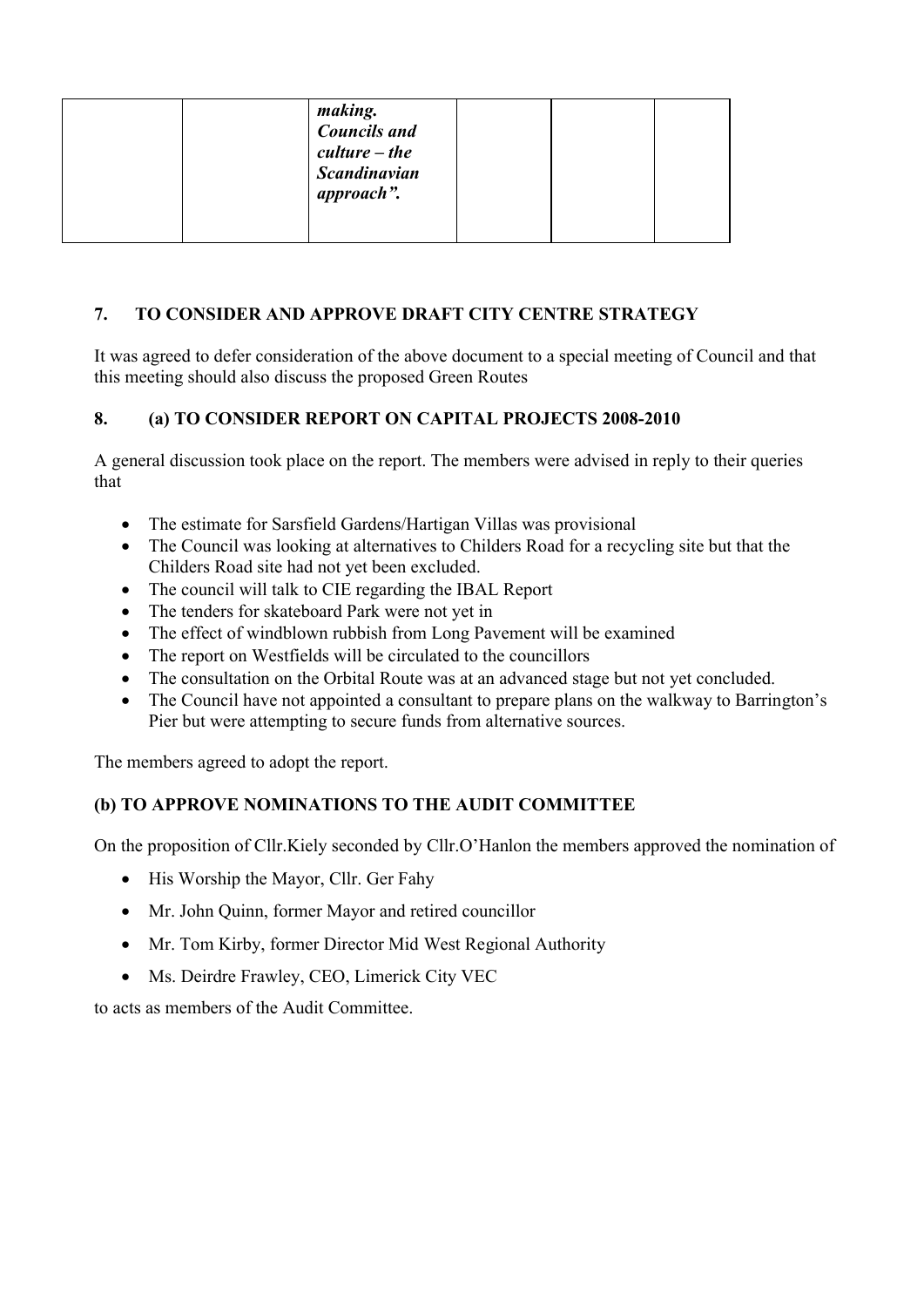### **9. PLANNING PROPOSALS AND DECISIONS**

The Meeting noted the list of Planning Proposals under consideration at  $18<sup>th</sup>$  January, 2008 and Decisions taken from  $10^{th}$  December, 2007 to  $18^{th}$  January, 2008.

The Senior Planner advised in reply to the members that

- 08/1 was an interesting and significant development at the corner of Catherine street
- 07/473 was a difficult site upon which to carry out development
- $\bullet$  that the information received on 07/261 was unsolicited
- he had no knowledge in relation to Jackman Park outside of the current planning proposal
- $\bullet$  07/1 has been determined
- The external structure adjacent to the Bank public house has been removed but that other work need to be completed
- $\bullet$  07/465 was to retain an aviary

#### **10. NOTICE OF MOTION**

Submitted the following Notice of Motion, due notice of which was given, which was referred to the relevant Area Meeting :

"That Limerick City Council carry out the resurfacing of roads in Ballinacurra Gardens as the current surface has deteriorated to an unsafe standard"

Signed : Cllr. Jim Long

#### **11. NOTICE OF MOTION**

Submitted the following Notice of Motion, due notice of which was given, which was referred to the Environmental Strategic Policy Committee Meeting :

> "That Limerick City Council make provision for one extra refuse collection for waiver customers over the 2008 Christmas period".

> > Signed : Cllr. Jim Long

#### **12. NOTICE OF MOTION**

On the proposition of Cllr. Long, seconded by Cllr. Kiely, it was unanimously agreed to approve the following Notice of Motion :

"That Limerick City Council write to the Minister for Environment and the Taxi Regulator asking to suspend and review the issue of Taxi plates for Limerick City, as the industry is over saturated and is not sustainable in providing a quality living standard for the majority of full time Taxi plate holders. A copy to be forwarded to our five Dail Deputies seeking their support".